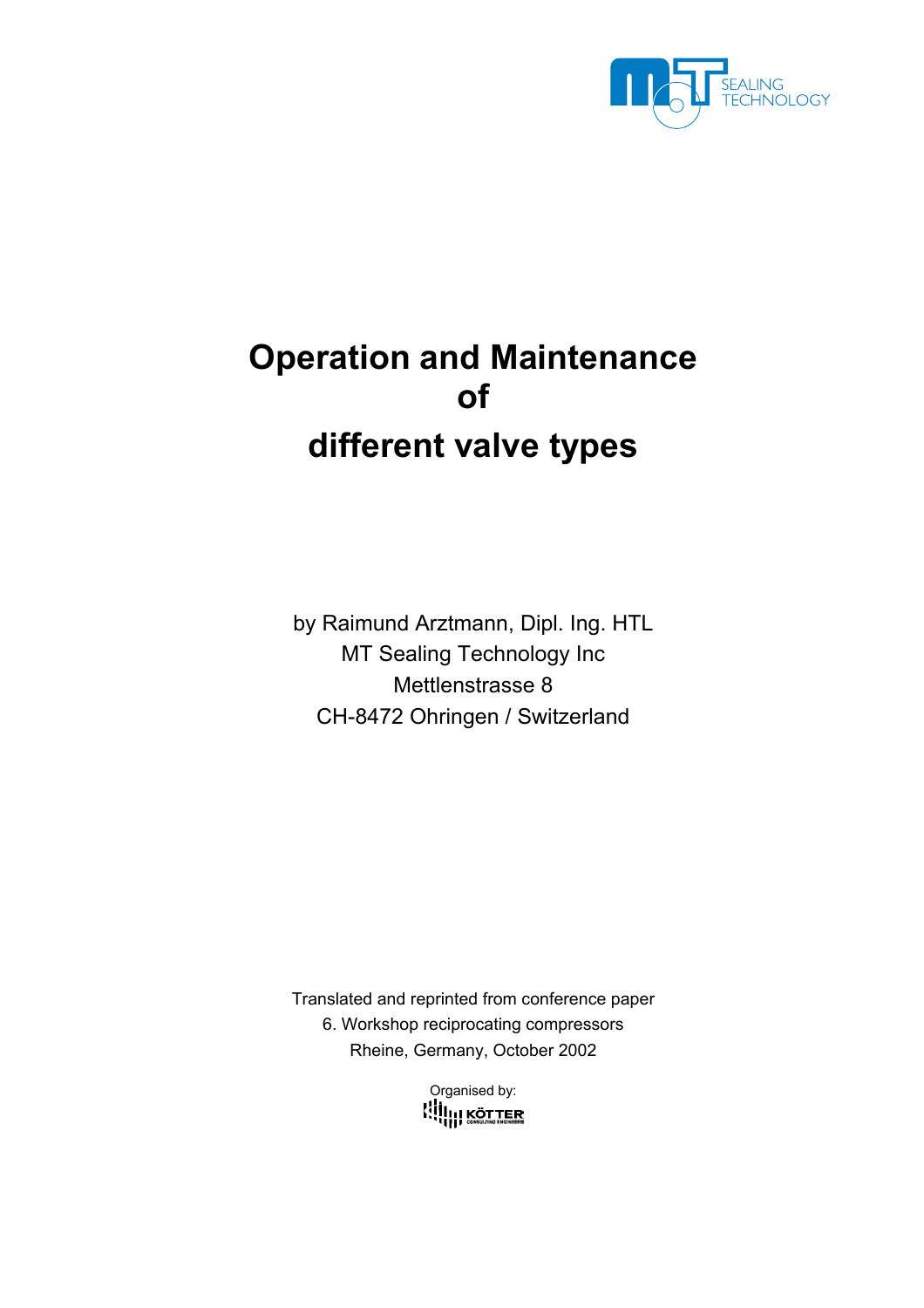## **Content:**

#### **1. Abstract**

# **2. Introduction of the COP® Valve**

- 2.1 History of the poppet valve
- 2.2 COP® valve design

### **3. Field experience**

- 3.1 Replacement of conventional valves by poppet valves
- 3.2 Operating experience with a speed controlled air compressor

 $\mathcal{L}=\{1,2,3,4,5\}$  , where  $\mathcal{L}=\{1,2,3,4,5\}$  , we can consider the set of  $\mathcal{L}=\{1,2,3,4,5\}$ 

- 3.3 Performance comparison in natural gas compressors
- 3.4 Expected valve lifetime depending on the application

#### **4. Valve maintenance**

- 4.1 General guidelines
- 4.2 Plate valve
- 4.3 Ring valve
- 4.4 Poppet valve
- 4.5 COP® valve

#### **5. Valve selection**

**6. Summary**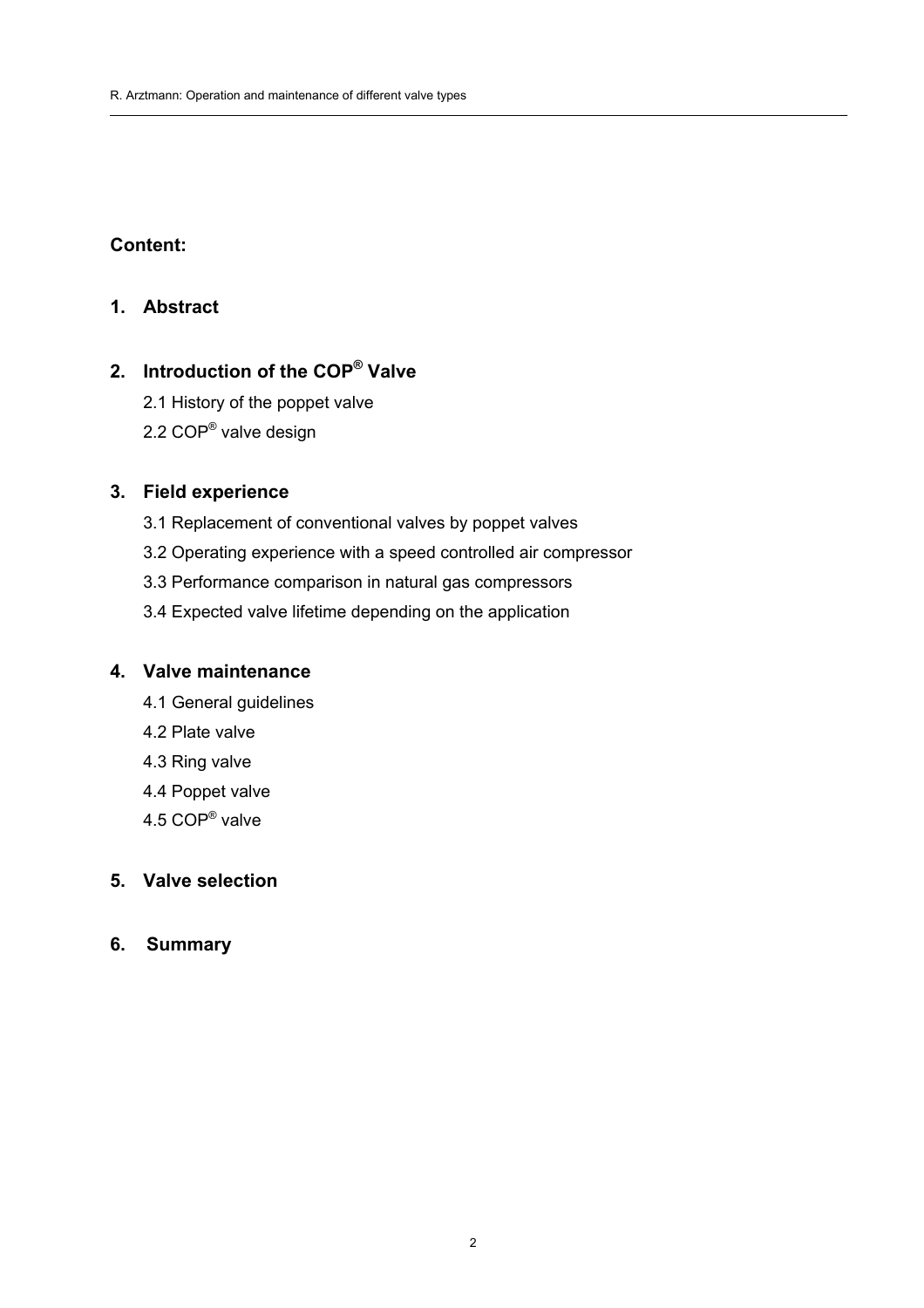#### **1. Abstract**

The suction and discharge valves are key parts of every reciprocating compressor. Valve failure is the single most reason for a scheduled or unscheduled shut down. The valve manufacturers are constantly working to improve lifetime and performance of valves. However, compromises are unavoidable for economic reasons.

 $\mathcal{L}=\{1,2,3,4,5\}$  , where  $\mathcal{L}=\{1,2,3,4,5\}$  , we can consider the set of  $\mathcal{L}=\{1,2,3,4,5\}$ 

Some expectations of the compressor operators are:

- high efficiency
- good lifetime also of wear parts
- low maintenance costs
- maintenance friendly design
- etc.

The right choice of valves for any application is therefore very important. It is challenging to develop a reliable compressor valve. The design must impose minimum flow resistance and form an effective seal at the proper time. Suitable geometric flow areas, small clearance volumes, simple and rugged design should be combined. There are a variety of designs available where a few main types prevail. Most commonly used are plate valves, ring type valves and poppet valves. Depending on the application different types could be used for a recip compressor.

Valve designs and their performance and maintenance will be compared in the following chapters. It will be obvious that the poppet valve should be of particular interest despite the fact that it is not so commonly used in Europe so far.

### **2. Introduction of the COP® Valve**

#### **2.1 History of the poppet valve**

Poppets have been used in the earliest valve designs for compressors. Weight and impact forces limited the use of bronze and steel poppets. Various steps in the development lead to the plate and ring type valves and others.

The modern poppet valve was introduced in the 1950's. It used mushroom shaped sealing elements made of metallic materials or thermoplastics. The poppet material determines the application range of the valves. The use of metallic poppets limits the compressor speed to about 450 rpm. The development of heavy-duty thermoplastic materials like PEEK and their application for sealing elements has extended the range for poppet valves significantly. Compressor speed of up to 1800 rpm, temperatures up to 220°C and differential pressures of 100 bars are no longer a problem.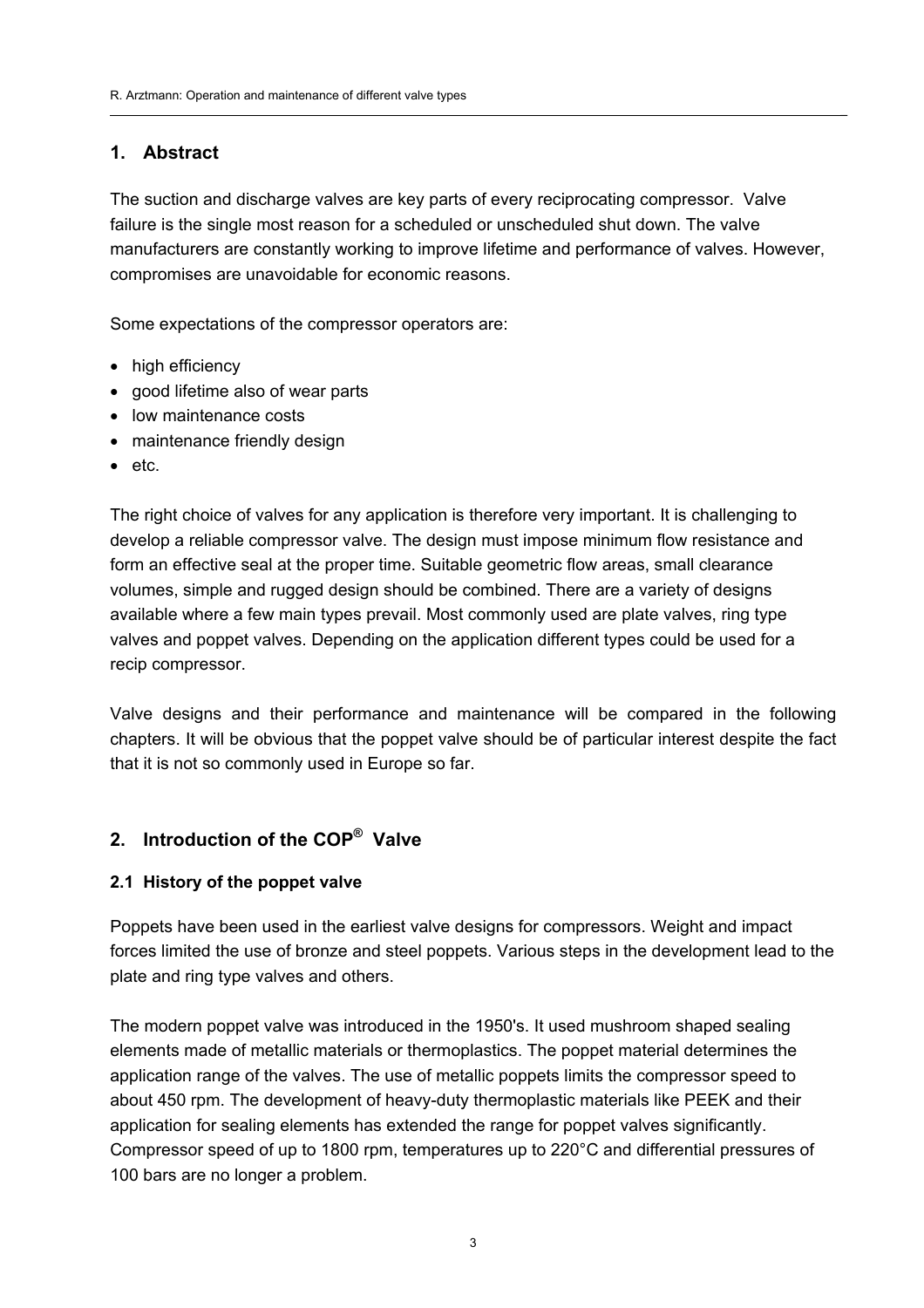#### **2.2 COP® Valve design**

The COP® valve is a poppet valve of special design. The valve guard, poppets, springs and wear shims are conventional. The valve seat on the other hand is made of two pieces. A seat plate covers the seat body. This plate is a wear part. The new concept for the sealing area has significant advantages concerning maintenance.

 $\mathcal{L}=\{1,2,3,4,5\}$  , where  $\mathcal{L}=\{1,2,3,4,5\}$  , we can consider the set of  $\mathcal{L}=\{1,2,3,4,5\}$ 

Expensive overhaul with remachining of valve seats is no longer required. *The valve is field repairable without special tools.*

Materials: The valve guard, seat and seat plate are usually made of stainless steel and the poppets are made of PEEK. There are little limitations for the use of this valve



Fig.  $1 - COP^{\circledR}$  valve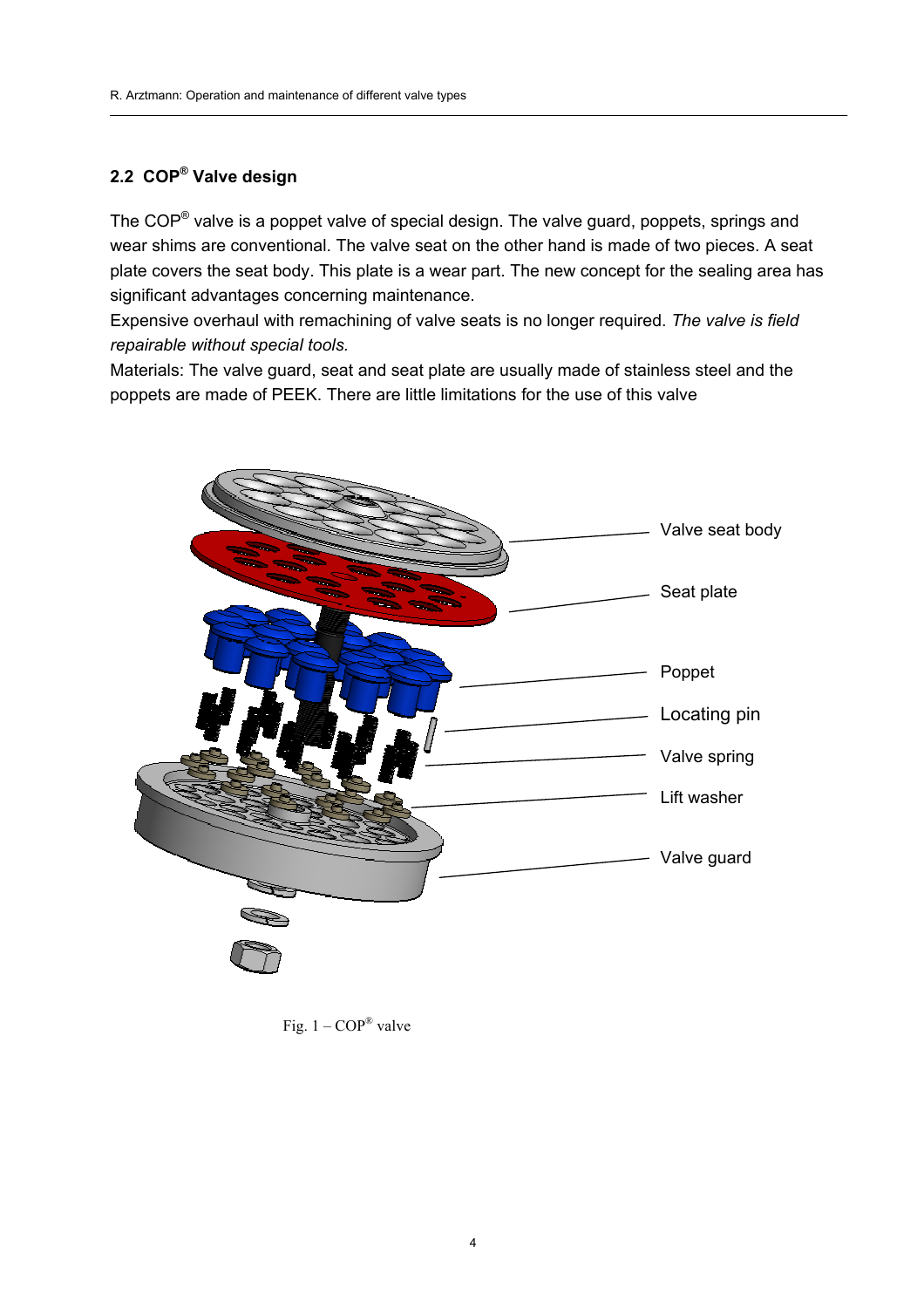### **3. Field experience**

#### **3.1 Replacement of traditional valves by poppet valves**

Historically, operators have replaced conventional types of compressor valves with poppet valves mainly for improved reliability and improved efficiency.

 $\mathcal{L}=\{1,2,3,4,5\}$  , where  $\mathcal{L}=\{1,2,3,4,5\}$  , we can consider the set of  $\mathcal{L}=\{1,2,3,4,5\}$ 

#### **3.2 Operating experience with a speed controlled air compressor**

The unit designed and built by a leading compressor manufacturer is compressing atmospheric air to 8 bar discharge for workshop use. On a speed range from 300 to 1000 rpm and a stroke of 160 mm the maximum piston speed is 5.33 m/s! The flow rate at maximum speed is 2500  $Nm^3/h$ .

Many years of testing and optimisation of plate valves from the OEM resulted in 4000 hrs. maximum lifetime for the valves. The problem is that a valve cannot be optimised for a wide speed range. The lay out of the springs and valve stroke is in such a case always a compromise. The better results were achieved with steel plates. The best plastic plates could do was 500 hrs.

 $COP^®$  type poppet valves of MT Sealing Technology worked fine for 3000 hrs at the first attempt. Well over 5000 hrs have been achieved in the meantime and the valves are still in operation. A minimum of 8000 hrs is expected for this application. These results prove the suitability of the rugged  $COP^{\circledcirc}$  valves for demanding service.

**Note May 2003**: The valves have been in operation for well over 8300 hrs and still going strong!

#### **3.3 Performance comparison in natural gas compressors**

Plate valves, Ring type valves and Poppet valves have been compared in natural gas compressors. The gas engine driven machines of horizontal design operate between 320 and 400 rpm on a stroke of 300 mm. The test results confirm the advantages of poppet valves regarding flow and power consumption.

| Compressor         |                 | 2                         | 3                             |
|--------------------|-----------------|---------------------------|-------------------------------|
| Suction valve      | Ring valve      | Plate valve               | Poppet valve (MT Switzerland) |
| Suction pressure   | 41 bar          | 41 bar                    | 41 bar                        |
| Discharge pressure | 79 bar          | 79 bar                    | 79 bar                        |
| Flow               | 18'100 $Nm^3/h$ | 16'900 Nm <sup>3</sup> /h | 18'500 Nm <sup>3</sup> /h     |
| Power losses       | 6.0%            | 7.7%                      | 3.5%                          |

A leading valve manufacturer using a "Recip-TrapTM" 9240 machinery analyser monitored the tests.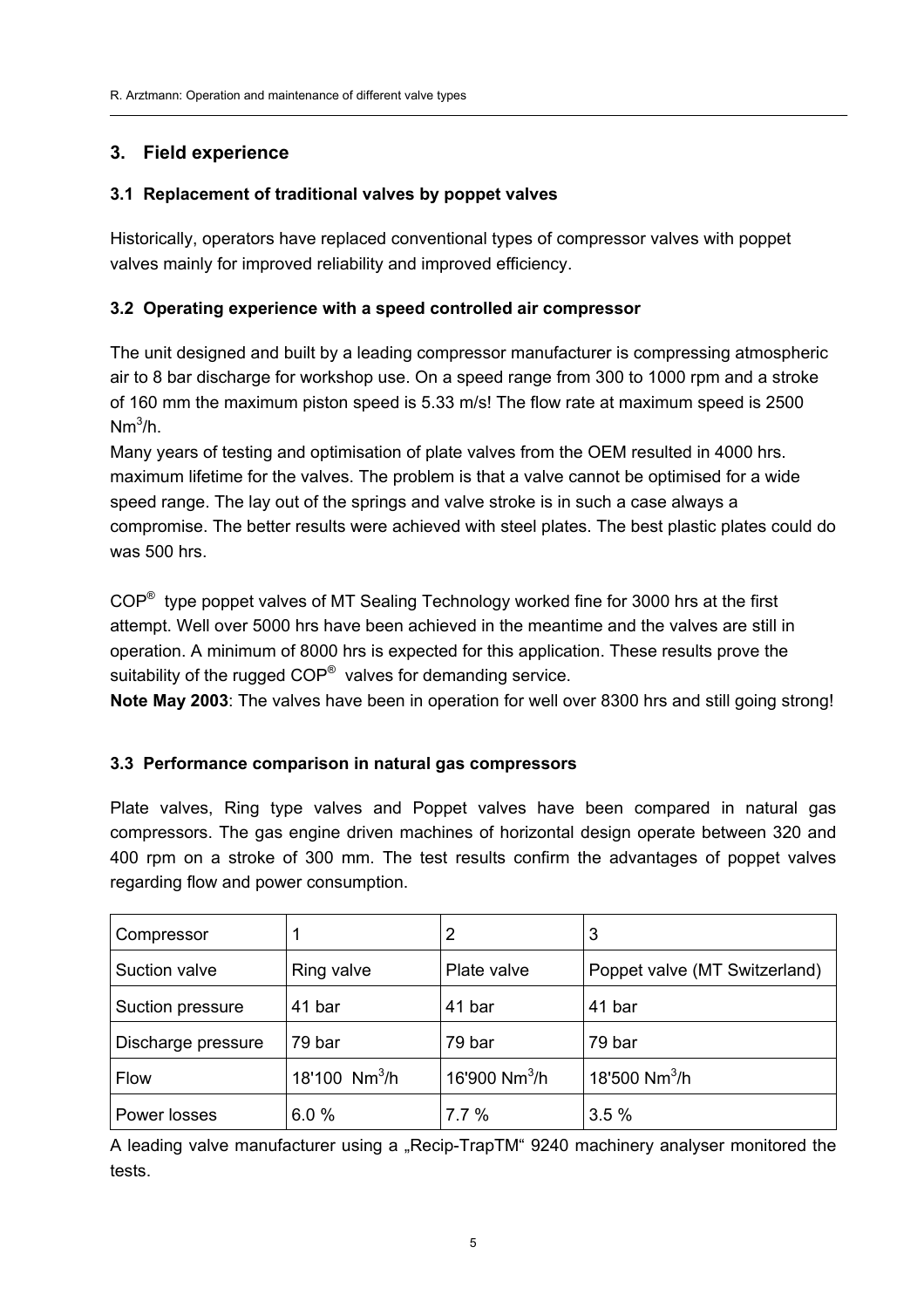#### **3.4 Expected valve lifetime depending on the application**

The following examples are based on cross head compressors of 1000 rpm maximum speed.

 $\mathcal{L}=\{1,2,3,4,5\}$  , where  $\mathcal{L}=\{1,2,3,4,5\}$  , we can consider the set of  $\mathcal{L}=\{1,2,3,4,5\}$ 

- The valve lifetime in some difficult applications of the hydrocarbon processing industry (HPI) - polypropylene or polyethylene production for example – is usually 4000 to 8000 hrs. Poppet valves have an advantage over plate valves because there is less accumulation of the powder like substances that are usually to be found in the gas.
- Poppet valves in recips for humid  $CO<sub>2</sub>$  run 10'000 to 15'000 hrs between overhauls.
- Poppet valves in VCM  $+$  20% N2 dirty gas 5'000 to 6'000 hrs. Plate valves did far less than that.
- Power savings from 5 to 12% were the result after replacing plate valves by poppet valves in refinery and gas pipeline applications.



Fig 2 - Plate valve from a PP process compressor - For contaminated gases poppet valves are more suitable

#### **4. Valve maintenance**

Valve overhaul can be time consuming and expensive

#### **4.1 General guidelines**

- Use only original spare parts from the valve manufacturer
- Make sure that springs and stroke of suction and discharge valves are correct Do not mix if different.
- Do not grind valve plates.
- Do not change valve stroke and spring type without consultation of the manufacturer.
- Renew sealing surfaces. Install new sealing elements and rework the valve seats.
- Follow the manufactures specs. for max. wear of parts.
- Consider dimensions that must not be changed especially on timed suction valves.
- If in doubt always replace parts. Premature failure of a valve is much more expensive than savings are possible by using worn parts.
- If valves are to be shipped to a repair shop pack them properly to avoid damage during transport.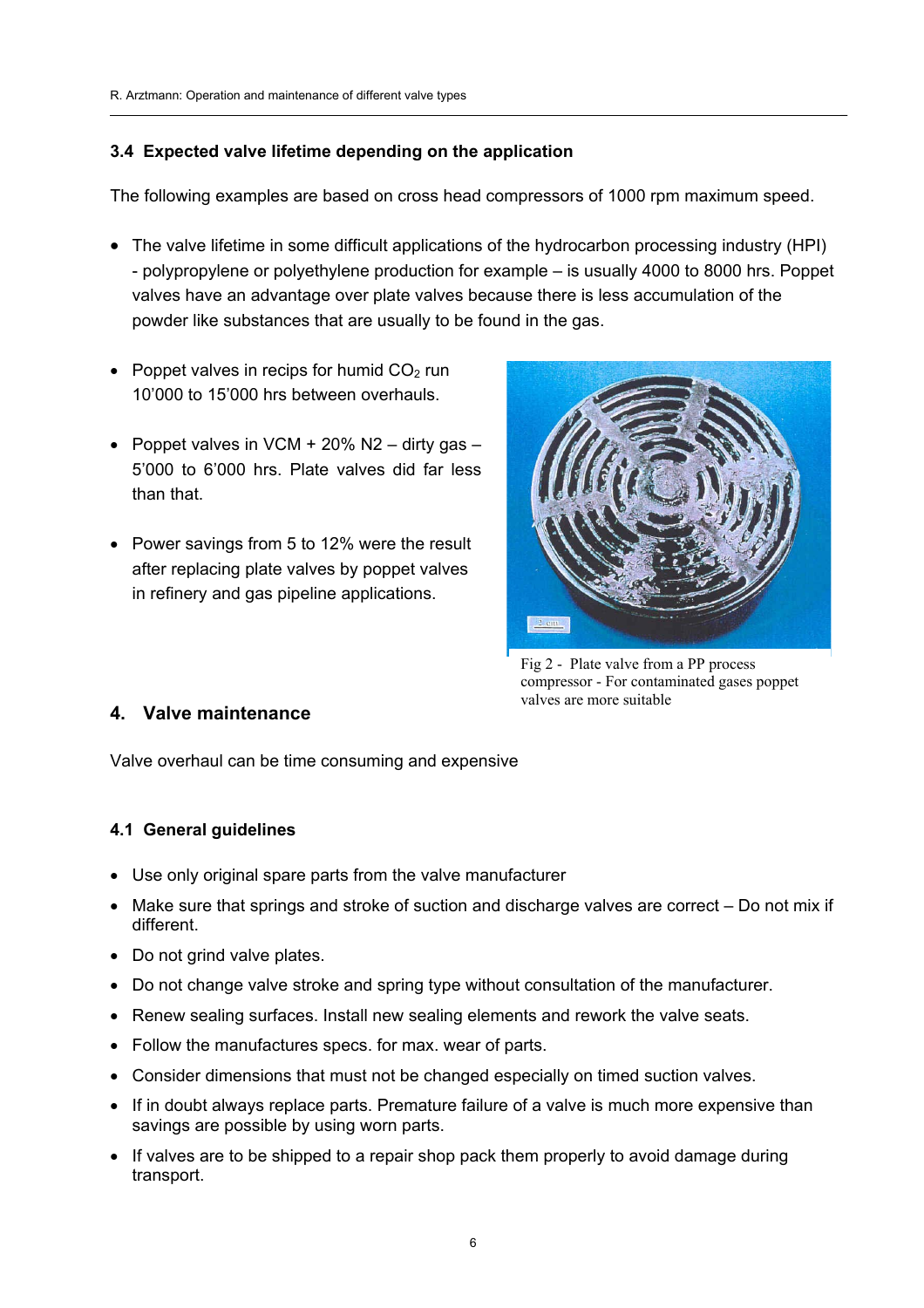#### **4.2 Plate valve**

The common overhaul procedure of a plate valve is:

- Pre-cleaning of dirty valves. Some valves out of HPI compressors need special cleaning methods.
- Dismantling
- Visual inspection and dimensional check
- Cleaning sand blasting etc. if necessary
- Crack detection spot check
- Inspection of valve guard for further use.
- Rework of sealing lips of valve seat. Lapping or machining depending on condition. For a long seat lifetime only machine as little as possible. This rework limits the overall seat lifetime.
- Replacing of wear parts: Valve plates, springs, lift washers.
- Special cleaning if necessary  $(O<sub>2</sub>-s)$ ervice for example)
- 
- Final check, assembly, leak test.

This overhaul requires a well equipped workshop and trained personnel! In most cases specialised contractors handle it.

 $\mathcal{L}=\{1,2,3,4,5\}$  , where  $\mathcal{L}=\{1,2,3,4,5\}$  , we can consider the set of  $\mathcal{L}=\{1,2,3,4,5\}$ 

#### **4.3 Ring valve**

The extent of work is comparable to that of the plate valves. The rework of the seats usually requires special tools and well trained personnel! The seal rings need to match perfectly the seat for proper sealing of the valve. Different thermal expansion of ring and seat material can lead to undesired leakage during operation.

Ring materials are Nylon, PEEK and other thermoplastic materials.



Fig. 4 – Ring valve

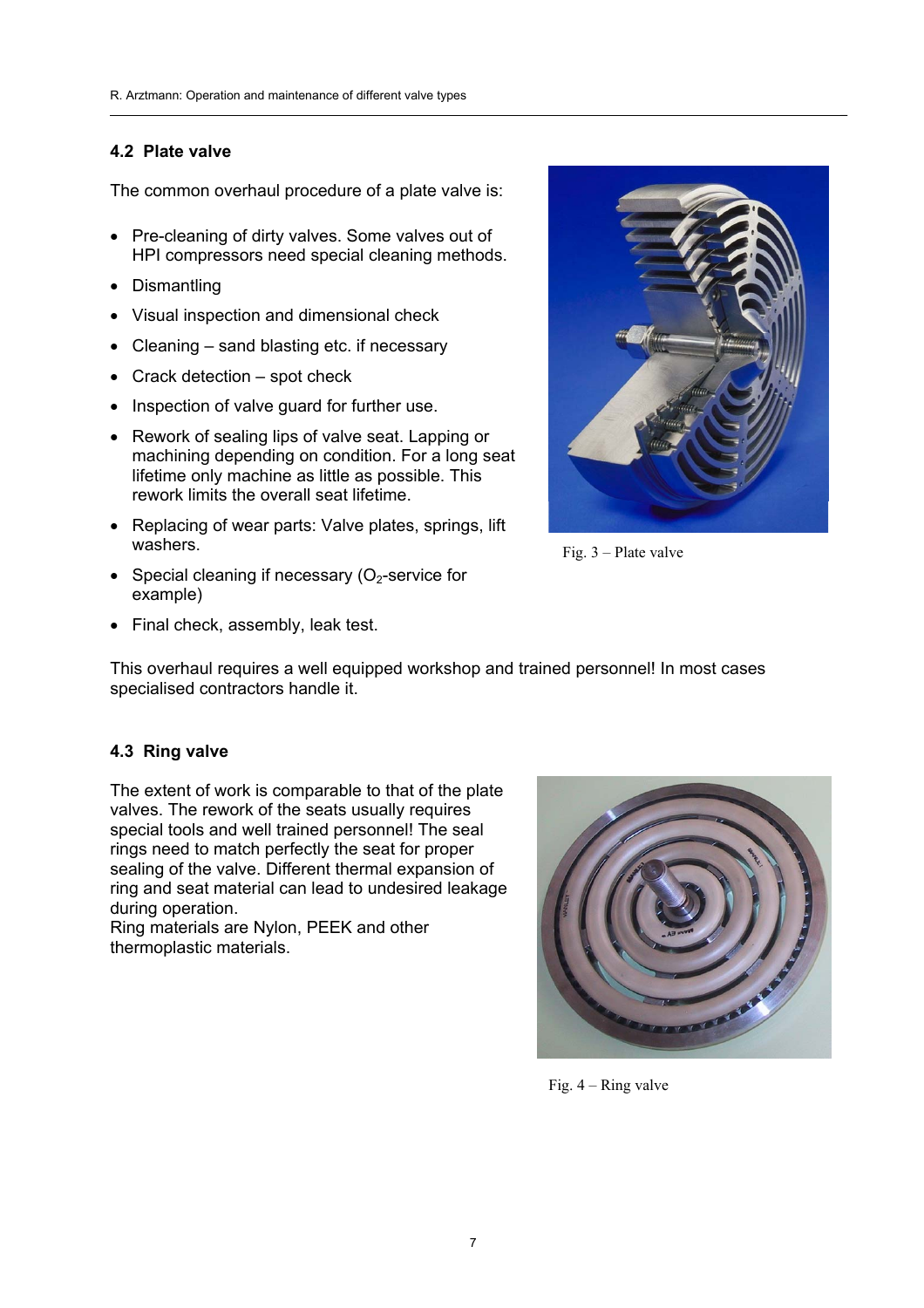#### **4.4 Poppet valve**

Disassembly, cleaning and checks as mentioned above under 4.2. Using special tools does the rework of the seats. This job is easier than it is for the plate and ring type valves. Wear in the bores for the poppets of the valve guard can limit its lifetime. Replacement of the wear parts: Poppets, springs and lift washers. For good sealing the poppets must correspond exactly to the seat. On this type of valve it is less difficult to achieve than on a ring type valve. Also, different thermal expansion of poppet and seat material is not critical. Poppets are usually injection molded from PEEK or Nylon material.

 $\mathcal{L}=\{1,2,3,4,5\}$  , where  $\mathcal{L}=\{1,2,3,4,5\}$  , we can consider the set of  $\mathcal{L}=\{1,2,3,4,5\}$ 

#### **4.5 COP**® **Valve**



The COP® Valve is a poppet type valve that does not require any rework of the seat. The actual valve seat is the seat plate that is replaced when worn. Therefore, the overhaul of a COP® valve is very simple: Cleaning and replacing parts is all that is needed. The wear parts, poppets, springs, lift washers and seat plates are easy to stock and not expensive. The seat plate does not have to be replaced at each overhaul. *This valve is truly field reapairable!* 

#### **5. Valve Selection**

A recip compressor operator should consider the following issues in order to make the best choice for his compressor's valves:

- What kind of suction -and discharge valves could be used?
- Are maintenance contracts in effect that limit the free choice?
- What materials can be used considering the gas composition, pressure, temperatures and compressor speed?
- How important is energy consumption?
- How critical are unscheduled shutdowns?
- Who provides support in case of a problem?
- Are valve overhaul intervals to be increased?
- Who is doing the valve overhauls? In house or external?
- What parts (complete valves and spare parts) have to be stocked?
- What is the on site spare parts inventory cost?
- What are the costs for new valves and spare parts?